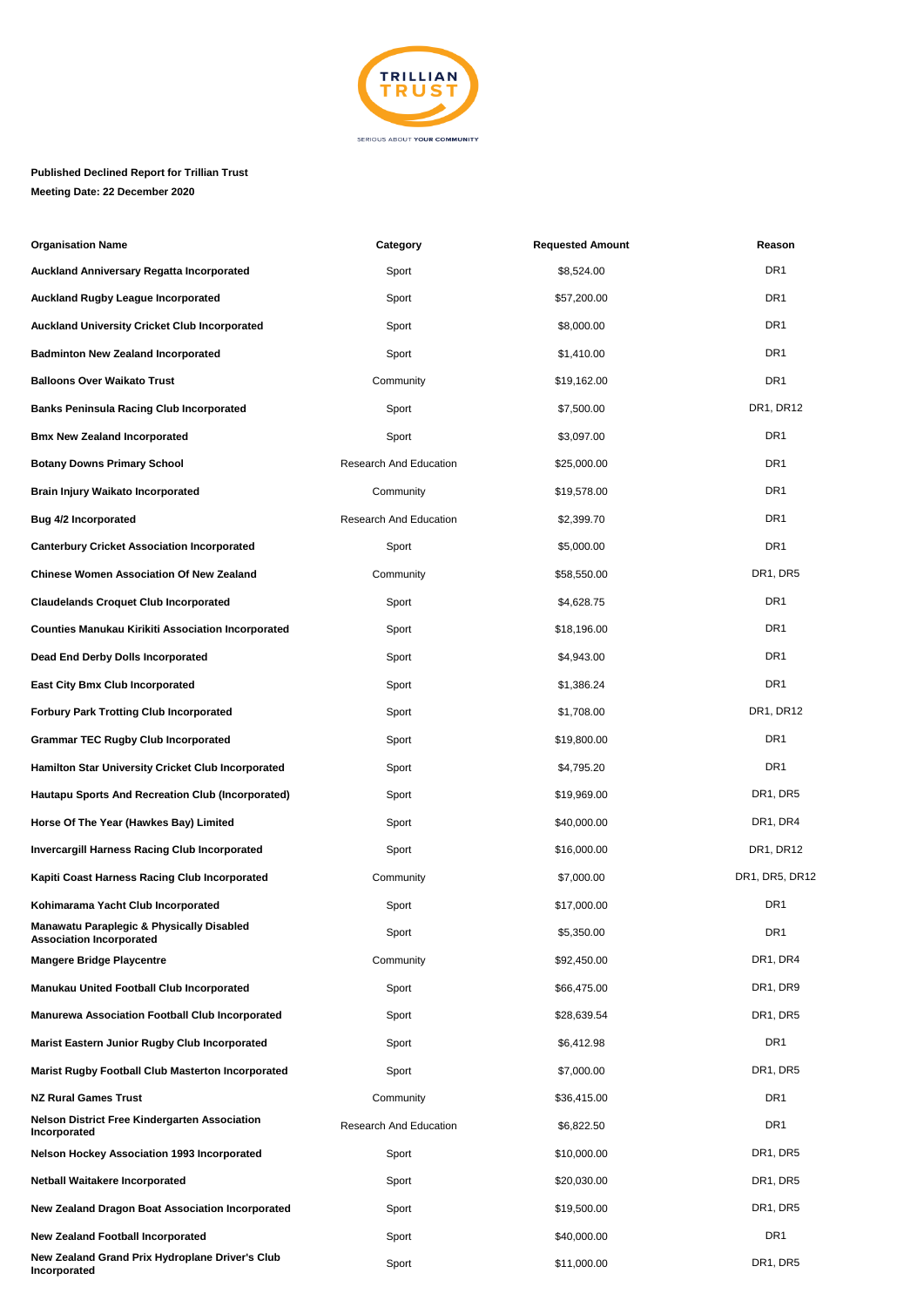| New Zealand Metropolitan Trotting Club Incorporated                           | Sport                         | \$25,000.00 | DR1, DR12                         |
|-------------------------------------------------------------------------------|-------------------------------|-------------|-----------------------------------|
| New Zealand String Quartet Trust                                              | Arts And Culture              | \$3,081.00  | DR <sub>1</sub> , DR <sub>5</sub> |
| Ngatea Primary School                                                         | Research And Education        | \$29,396.00 | DR <sub>1</sub>                   |
| Papamoa Mount Pony Club Incorporated                                          | Sport                         | \$1,315.69  | DR1, DR4                          |
| Pokeno Playcentre                                                             | <b>Research And Education</b> | \$28,002.50 | DR <sub>1</sub>                   |
| Ponsonby Business Association Incorporated                                    | Community                     | \$25,940.66 | DR1, DR5                          |
| Rangatira Alpine Sports Club Incorporated                                     | Sport                         | \$6,047.52  | DR <sub>1</sub>                   |
| Riverton Trotting Club Incorporated                                           | Sport                         | \$6,000.00  | DR1, DR12                         |
| Royal New Zealand Foundation Of The Blind<br>Incorporated                     | Community                     | \$32,500.00 | DR <sub>1</sub>                   |
| <b>Ruahine Endurance Club</b>                                                 | Sport                         | \$1,231.00  | DR <sub>1</sub>                   |
| Southern Dragons Paddling Club Incorporated                                   | Sport                         | \$3,959.60  | DR <sub>1</sub>                   |
| <b>Sacred Heart College</b>                                                   | Sport                         | \$5,143.00  | DR <sub>1</sub>                   |
| <b>Sandspit Road Netball Club</b>                                             | Sport                         | \$2,872.18  | DR <sub>1</sub>                   |
| Sir Peter Blake Marine Education And Recreation<br>Board                      | Sport                         | \$14,660.88 | DR1, DR12                         |
| Southbridge Rugby Football Club Incorporated                                  | Sport                         | \$3,957.80  | DR <sub>1</sub>                   |
| <b>St Peter's Swimming Club Incorporated</b>                                  | Sport                         | \$17,847.43 | DR1, DR5                          |
| Surf Life Saving Northern Region Incorporated                                 | Community                     | \$12,612.00 | DR1, DR9                          |
| Tairua Surf Life Saving Club Incorporated                                     | Health/Welfare                | \$16,180.00 | DR <sub>5</sub>                   |
| Takapuna Rugby Football Club Incorporated                                     | Sport                         | \$4,830.00  | DR1, DR4                          |
| <b>Te Manu Aute Trust</b>                                                     | Health/Welfare                | \$30,000.00 | DR1, DR9                          |
| Te Tamawai Trust                                                              | Community                     | \$9,897.00  | DR1, DR9                          |
| Te Whanau Tupu Ngatahi O Aotearoa - Playcentre<br>Aotearoa                    | Community                     | \$28,800.00 | DR <sub>1</sub>                   |
| The Actor's Program                                                           | Arts And Culture              | \$5,000.00  | DR1, DR9                          |
| The All Seasons Community Sports Trust                                        | Sport                         | \$32,500.00 | DR1, DR9                          |
| The Auckland Grammar School Board Of Trustees                                 | Sport                         | \$3,000.00  | DR1, DR9                          |
| The Auckland Performing Arts Centre At Western<br><b>Springs Incorporated</b> | Arts And Culture              | \$2,913.00  | DR <sub>1</sub>                   |
| The Auckland Table Tennis Association Incorporated                            | Sport                         | \$5,000.00  | DR <sub>1</sub>                   |
| The Bruce Pulman Park Trust                                                   | Sport                         | \$40,000.00 | DR <sub>1</sub>                   |
| The Diocese of Auckland                                                       | Community                     | \$17,964.90 | DR <sub>1</sub> , DR <sub>5</sub> |
| The Edgecumbe College Board Of Trustees                                       | <b>Research And Education</b> | \$39,642.50 | DR <sub>1</sub>                   |
| The Epsom Girls' Grammar School Board Of Trustees                             | Sport                         | \$4,876.00  | DR1, DR5                          |
| The Hillcrest High School Board of Trustees                                   | Sport                         | \$4,596.06  | DR1, DR5                          |
| The Holy Trinity Catholic Primary School Board Of<br><b>Trustees</b>          | Community                     | \$3,580.00  | <b>DR11</b>                       |
| The Howick College Board Of Trustees                                          | Sport                         | \$3,000.00  | DR1                               |
| The James Cook High School Board Of Trustees                                  | Research And Education        | \$19,330.00 | DR <sub>1</sub> , DR <sub>5</sub> |
| The Kia Aroha College Board Of Trustees                                       | Health/Welfare                | \$11,694.12 | DR <sub>1</sub> , DR <sub>5</sub> |
| The Lower Moutere School Board Of Trustees                                    | Community                     | \$3,580.00  | DR <sub>1</sub> , DR <sub>5</sub> |
| The Manurewa South School Board Of Trustees                                   | Other                         | \$20,000.00 | DR <sub>1</sub>                   |
| The New Zealand War Graves Trust                                              | Research And Education        | \$3,872.00  | DR1, DR2, DR12                    |
| The One Tree Hill College Board Of Trustees                                   | Research And Education        | \$4,000.00  | DR1                               |
| The Tangaroa College Board Of Trustees                                        | Sport                         | \$10,000.00 | DR1                               |
| Tino Rawa Charitable Trust Board                                              | Community                     | \$50,656.00 | DR1                               |
| <b>United Swimming Club Incorporated</b>                                      | Sport                         | \$24,000.00 | DR <sub>1</sub>                   |
| Waikato Clay Target Club Incorporated                                         | Sport                         | \$4,950.00  | DR <sub>1</sub>                   |
| <b>Waikato Rowing Club Incorporated</b>                                       | Sport                         | \$35,000.00 | DR1, DR5                          |